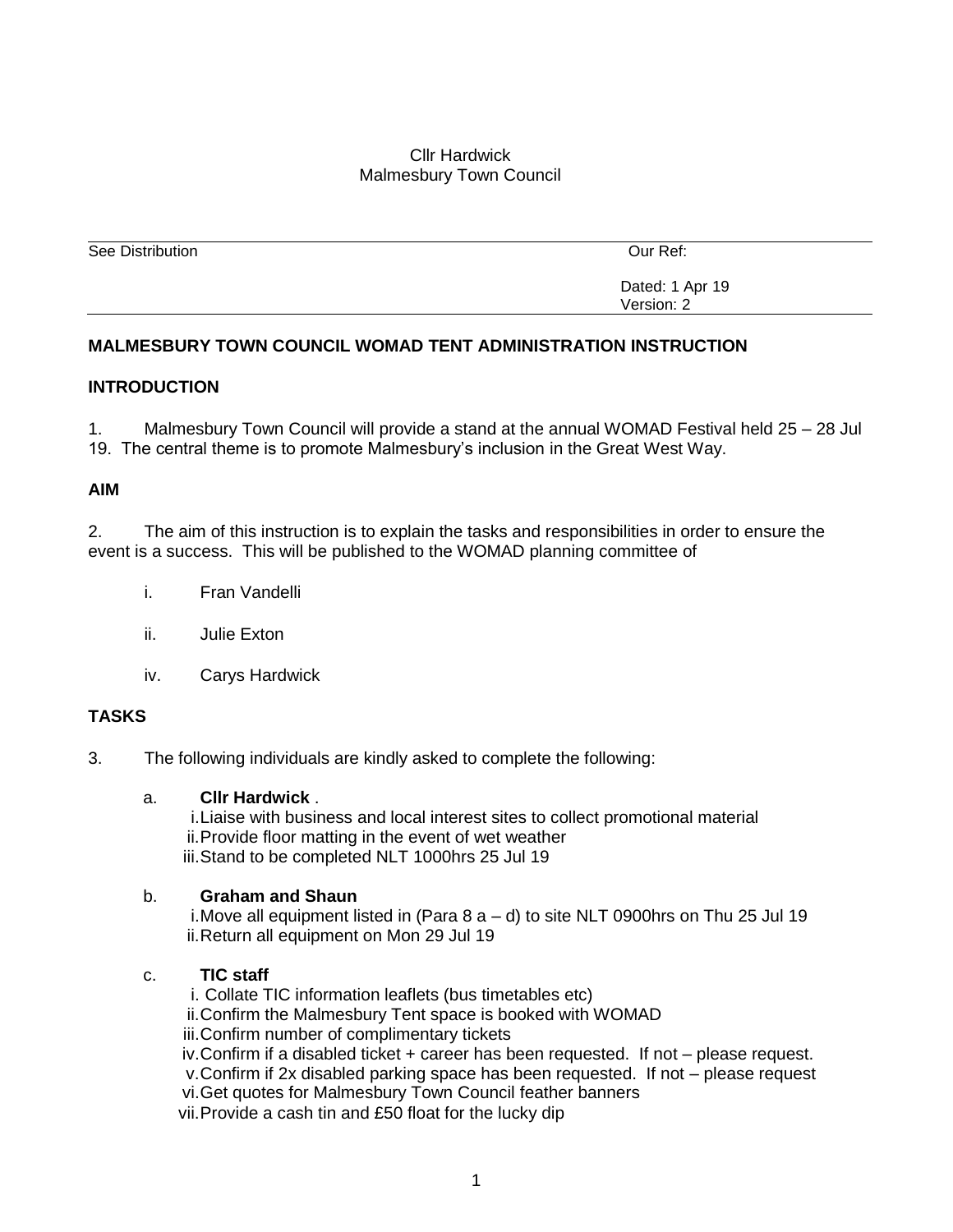# d. **Discovery Malmesbury (Lesley Wood)**

i. Provide information regarding the Great West Way

# e. **Mayor Vandelli**

i.Provide contacts for the lucky dip

# f. **Ash**

i.Drop promotion boards off at the Town Hall no later than Wed 24 Jul 19.

# **CO-ORDINATING INSTRUCTIONS**

4. **Timings**. The timings of the event can be found in the table below. The stand will be open from 1000hrs on Fri 26 Jul 19.

5. **Manning of the Stand.** The stand will be manned from 1000 – 1800hrs daily. A minimum of 2 people will man the stand. Over busy periods (1230 – 1430hrs) this will be increased to 4 people. Individuals are requested to volunteer for 2 shifts over 3 days. A rota can be found at Annex A.

# 6. **Outline Programme**.

| Ser            | Time                 | Activity                  | Location             | Lead                 | Remarks        |  |  |
|----------------|----------------------|---------------------------|----------------------|----------------------|----------------|--|--|
| (a)            | (b)                  | (c)                       | (d)                  | (e)                  | (f)            |  |  |
|                | <b>Wed 24 Jul 19</b> |                           |                      |                      |                |  |  |
| 1              | Day                  | Drop promotion boards off | <b>Town Hall</b>     | Ash                  |                |  |  |
| $\overline{2}$ |                      |                           |                      |                      |                |  |  |
| 3              |                      |                           |                      |                      |                |  |  |
|                | Thu 25 Jul 19        |                           |                      |                      |                |  |  |
| 4              | NLT 0900hrs          | Drop off equipment        | <b>WOMAD</b><br>Site | Graham and Shaun     |                |  |  |
| 5              | NLT 1600hrs          | Set up stand              | <b>WOMAD</b>         | <b>Cllr Hardwick</b> |                |  |  |
| 6              |                      |                           |                      |                      |                |  |  |
|                | Fri 26 Jul 19        |                           |                      |                      |                |  |  |
|                | 1000hrs              | Stand open                | <b>WOMAD</b>         | <b>Cllr Hardwick</b> | As per Annex A |  |  |
| 8              | 1800hrs              | Stand close               | <b>WOMAD</b>         | <b>Cllr Hardwick</b> | As per Annex A |  |  |
|                | Sat 27 Jul 19        |                           |                      |                      |                |  |  |
| 9              | 1000hrs              | Stand open                | <b>WOMAD</b>         | <b>Cllr Hardwick</b> | As per Annex A |  |  |
| 10             | 1800hrs              | Stand close               | <b>WOMAD</b>         | <b>Cllr Hardwick</b> | As per Annex A |  |  |
|                | Sun 28 Jul 19        |                           |                      |                      |                |  |  |
| 11             | 1000hrs              | Stand open                | <b>WOMAD</b>         | <b>Cllr Hardwick</b> | As per Annex A |  |  |
| 12             | 1800hrs              | Stand close               | <b>WOMAD</b>         | <b>Cllr Hardwick</b> | As per Annex A |  |  |
| 13             | 1800hrs              | Valuable items removed    | <b>WOMAD</b>         |                      |                |  |  |
| Mon 29 Jul 19  |                      |                           |                      |                      |                |  |  |
| 14             | 0900hrs              | Stand dismantled          | <b>WOMAD</b>         | <b>Cllr Hardwick</b> |                |  |  |
| 15             | 1000hrs              | Equipment returned        | Town Hall            | Graham and Shaun     |                |  |  |

7. **Ticket allocation.** There are 16 complimentary tickets available for the event. Priority will be given to councillors. In the event there are additional tickets they will be offered to partners/spouses who have volunteered to assist with the running of the stand. Due to long queues, tickets and wristbands are requested to be collected the day before an individual is covering the stand.

8. **Refreshments.** Tea, Coffee juice and biscuits will be available to those assisting on the stand. It is requested individuals bring their own cups or mugs.

- 9. **Equipment.** The following equipment is required for the event:
	- a. Marquee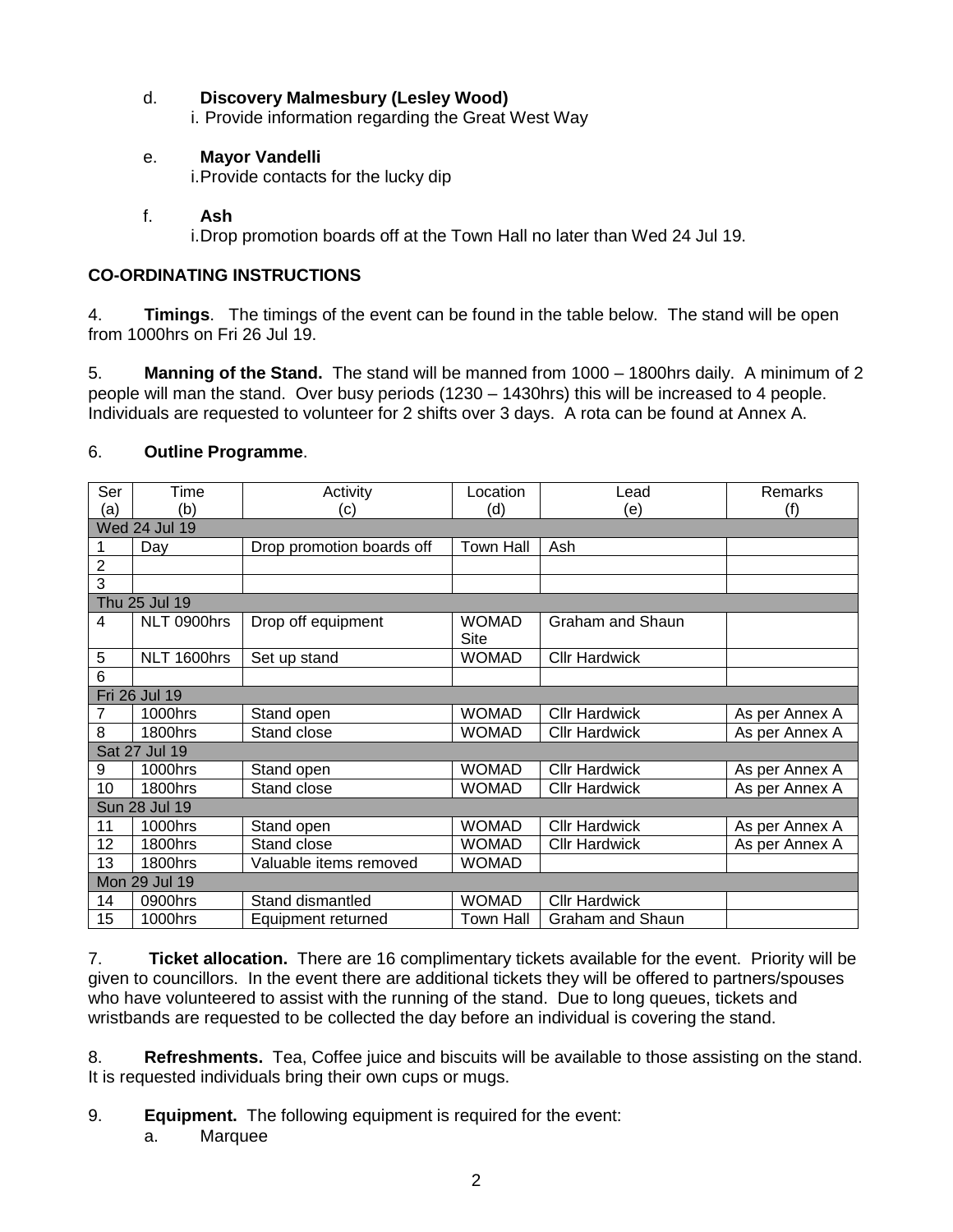- b. 2x tables
- c. 6x chairs
- d. 4x display boards
- e. 2x white sheets (for table clothes)
- f. Gazebo
- g. Town information leaflets (bus timetables etc)

10. **Lucky Dip**. A lucky dip box for children is an excellent way to engaging with passers-by. Prizes will be small toys, containing no plastic. The lucky dip tickets will be sold for no more than 50p. A lolly, small sweet or chocolate will also be included in the lucky dip.

11. **Budget**. The event has been given a budget of £200. Additionally, it will be proposed that an application for Malmesbury Town Council Banners and Town Council T-shirts are purchased through the marketing budget. If this isn't approved, a request will be made to finance it through the WOMAD funding. It is proposed the is allocated in the follow way:

- a. £50 lucky dip
- b. £20 refreshments
- c. £TBC banners

12. **Health and Safety considerations.** The tent and boards will be put up in line with their assembly instructions. The tent is to be secured both internally and externally to prevent damage in the event of high winds.

13. **Close down.** Leaflets, light objectives and valuable items will be removed on Sun 28 Jul 19. Heavier items will be taken down on Mon 29 Jul 19 are returned to the Town Hall.

# **COMMAND AND CONTROL**

# 14. **Responsibilities and Contact Details**.

| Ser | Role                     | Name       | <b>Contact Details</b> |
|-----|--------------------------|------------|------------------------|
| (a) | (b)                      | (c)        | (d)                    |
|     | <b>Stand Coordinator</b> | Carys      | 07920424130            |
| 2   |                          | Paul       | 07785764500            |
| 3   |                          | Phil/Julie | 07595725263            |
| 4   |                          | Fran       | 07821414004            |
| 5   |                          | Campbell   | 07802638424            |
| 6   |                          | Helen      | 07783422547            |
|     |                          | Catherine  | 07588695847            |
| 8   |                          | Richard    |                        |

Cllr Hardwick

Distribution:

Malmesbury Town Council – C&TP Committee TIC staff